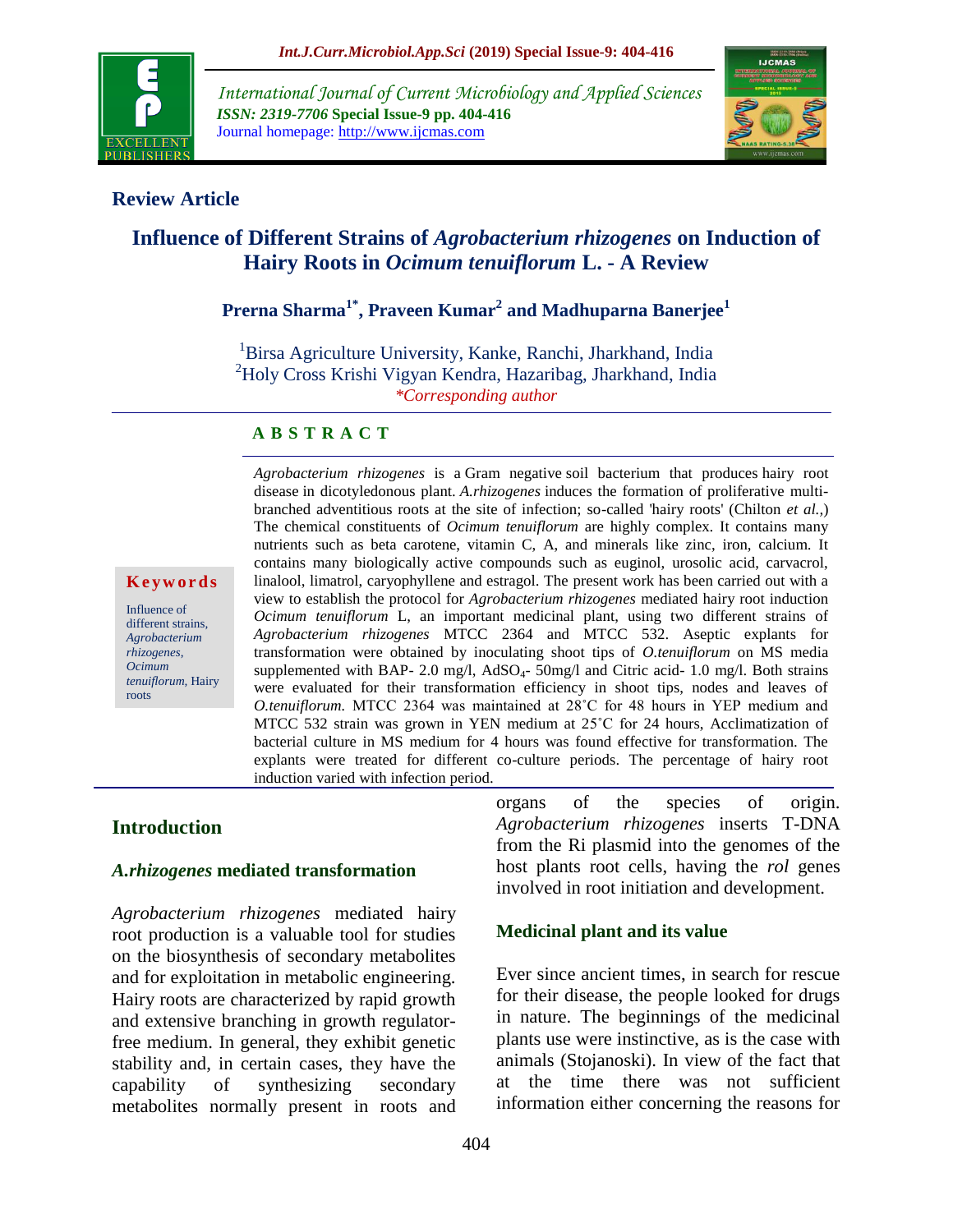the illnesses or concerning which plant and how it could be utilized as a cure, everything was based on experience. In time, the reasons for the usage of specific medicinal plants for treatment of certain diseases were being discovered; thus, the medicinal plants' usage gradually abandoned the empiric framework and became founded on explicatory facts. Until the advent of iatrochemistry in 16th century, plants had been the source of treatment and prophylaxis (Kelly). Nonetheless, the decreasing efficacy of synthetic drugs and the increasing contraindications of their usage make the usage of natural drugs topical again.

Medicinal plants have been identified and used throughout human history. Plants make many chemical compounds that are for biological functions, including defense against insects, fungi and herbivorous mammals. At least 12,000 such compounds have been isolated so far; a number estimated to be less than 10% of the total (Tapsell L.C.) Chemical compounds in plants mediate their effect on the human body through processes identical to those already well understood for the chemical compounds in conventional drugs; thus, herbal medicines do not differ greatly from conventional drugs in terms of how they work. This enables herbal medicines to have beneficial pharmacology, but also gives them the same potentials conventional pharmaceutical drugs to cause harmful side effects (Lai and Roy, 2004).

# *Agrobacterium rhizogene*

Schmulling *et al.,* (1989) observed Chimeric genes containing the 8-glucuronidase reporter gene under the control of the *rol* A, B, and C promoters of *Agrobacterium rhizogenes*are expressed in a regulated manner in transgenic plants. The intergenic region separating the *rol B* and C genes represents a bidirectional promoter. This bidirectional promoter regulates transcription for both genes in a similar fashion in aerial organs of the plants, but in a distinct way in roots. Moreover, both *rol* B and C promoter activities differ from those characteristic of the *rol* A promoter. Thus, promoters of bacterial origin show differential expression in transgenic plants, and regulation of *rol* gene expression plays a role in the biological effects caused by the *rol A*, B, and C genes.

Brevert and Morel (1990) reported auxin regulates the promoter of the root inducing *rol* B gene of *Agrobacterium rhizogenes*1855 by using the beta glucuronidase (GUS) reporter system in transgenic tobacco plants. A 20-100 fold increase of GUS activity was reported by auxin in *rol* B GUS transformed mesophyll protoplasts. The spatial pattern of *rol* B –GUS expression could be strongly modified by the addition of exogenous auxin.

Shunan *et al.*, (1997) reported hairy root production in *Gingko biloba* Land concluded that hairy roots exhibit rapid growth, hereditary stability and high secondary metabolite synthesis.

Taskin *et al.,* (1999) reported hairy root transformation in *Rubia tinctorum* following infection of cotyledons with four different strains of *Agrobacterium rhizogenes*15834, 2628, 9365, R1000. Strains 15834, R1000, 9365 produced hairy roots in infected explants and the percentage of anthroquinone in roots was found to be different. Strain 2628 failed to produce hairy roots and induced callus formation on the wounded surface of cotyledons.

Moyano *et al.,* (1999) observed that, due to enhanced demand for plant products, plants have been indiscriminately harvested, cut for their products. This has been appropriately balanced by growing new plants. There are other parameters like environmental factors, climatic conditions, etc. which control the content of a particular compound in the plant,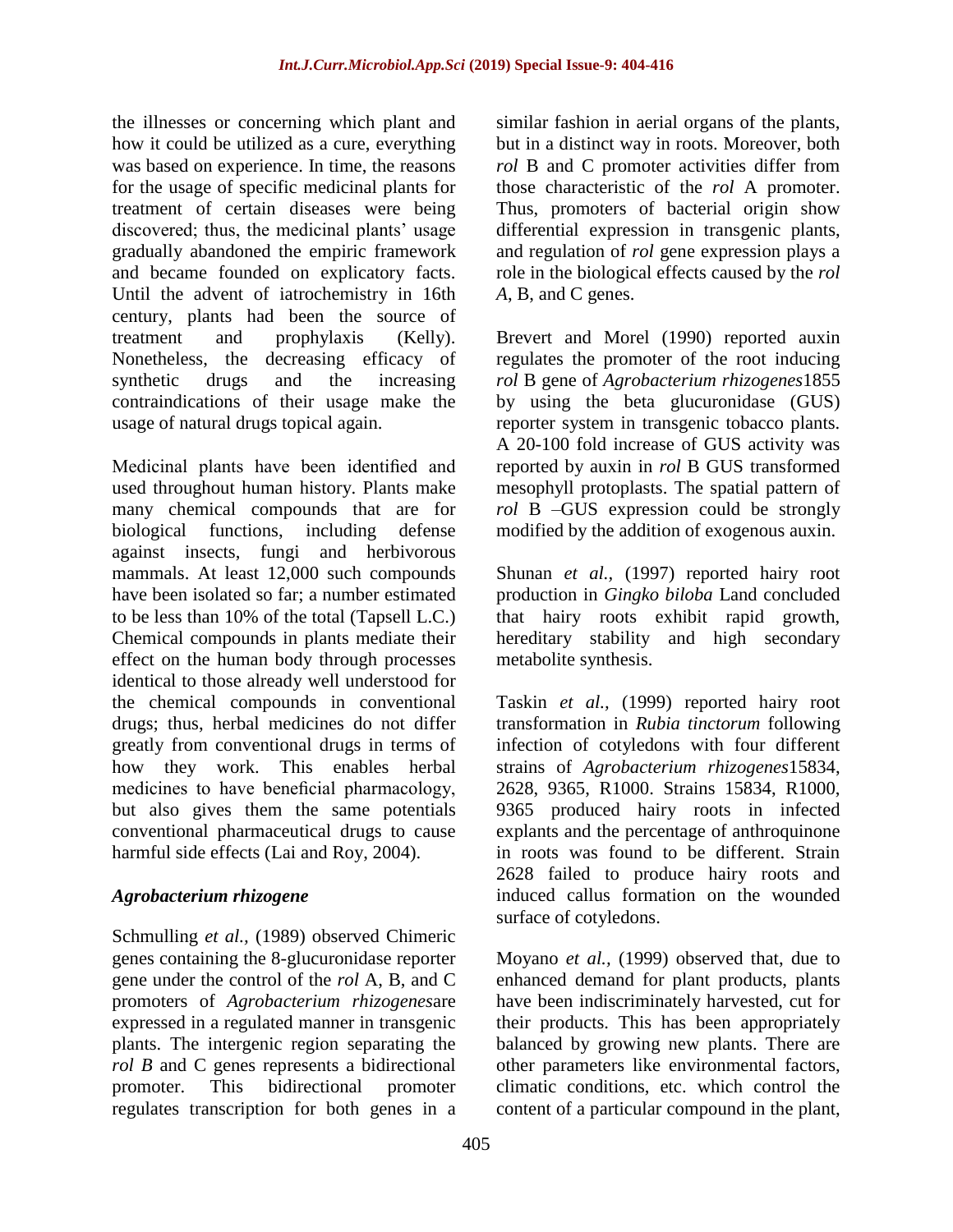so there is an upmost need to facilitate the hairy root cultures, through which we get plants with desired level of compounds, which are not influenced by any physical, chemical or biological stress

Karthikeyan *et al.,* (2006) reported hairy root induction from hypocotyls explants excised from seven day grown seedlings of groundnut using *Agrobacterium rhizogenes* 15834.The hairy roots were thin, slender and highly branched. The cefotaxime concentration of 250mg/L was found to be most suitable for hairy root production in groundnut.

Lonkova *et al.,* (2008) induced hairy root cultures from leaf explants of *Limnum tauricum* by infection with *Agrobacterium rhizogenes* strains ATCC 15834 and TR 105. Acetosyringone in cultivate medium was used to increase the frequency of hairy root induction. Transformed nature of tissue was confirmed by the production of opines. The highest amount of lignin was found in transformed line induced by strain ATCC 15834.

Mahesh *et al.*, (2011) reported hairy root induction on leaf and petiole explant *Taraxacum officinale* after infection with *Agrobacterium rhizogenes strains* A4 and ATCC 15834. A4 strain exhibited highest induction of hairy roots. Hairy roots developed from leaf tissues produced more biomass than non transformed roots. The induced root cultures accumulated higher levels of Sesquiterpene lactones.

Jafari and Samadi (2012) established hairy roots in different explants of *Linum mucronatum*, an anti-cancer agent producing plant, via a mikimopine type strain of *Agrobacterium rhizogenes*, A13. The percentage of hairy root induction varied with explants, and nodes were found to be highly susceptible to *A. rhizogenes* infection with

the highest (60%) rate of hairy root induction. Four different Murashige and Skoog (MS) based liquid culture media were used for well establishment of hairy roots. Hairy root growth medium D (HRGM-D) containing hormone-free MS basal medium with an extra one day pre-incubation period at 35°C was found to be more efficient for profuse growth (fresh weight; 8500 mg per 25 ml culture medium) of hairy roots. Hairy root system presented in this study may offer a suitable platform for optimization and production of satisfactory level of secondary metabolite.

Stefanache *et al*., (2013) reported that, Among the other alternatives for plants products, plant cell culture have been widely studied for the production as well as for understanding the basic mechanism involved in a synthesis of a a particular compound. Cell culture grown under controlled condition on a define medium are free from environment fluctuation. The growth cycle of a cell in culture is fast as compared to the plants. Recently, cell cultures have been widely used in genetic engineering of plants, which have opened up new frontier to understand and produce valuable plant products in desirable quantity. Several genes of interest have been incorporated to then plant genome for better yield of the products. However major limitation of the cell culture is their instability, during long-term cultures and low product yields.

Fu *et al.*, (2014) reported production of cholinergic acid and its derivatives in hairy root cultures of *Stevia rebaudiana* following infection of leaves with *Agrobacterium rhizogenes* ATCC C58C1, which were further verified by PCR detection of *rol B* and *rol*C genes. HPLC –MS and HPLC analysis revealed cholorogenic acid and 4,5 dicaffeoylquinic acid with a total yield of 223.40 mg/100ml.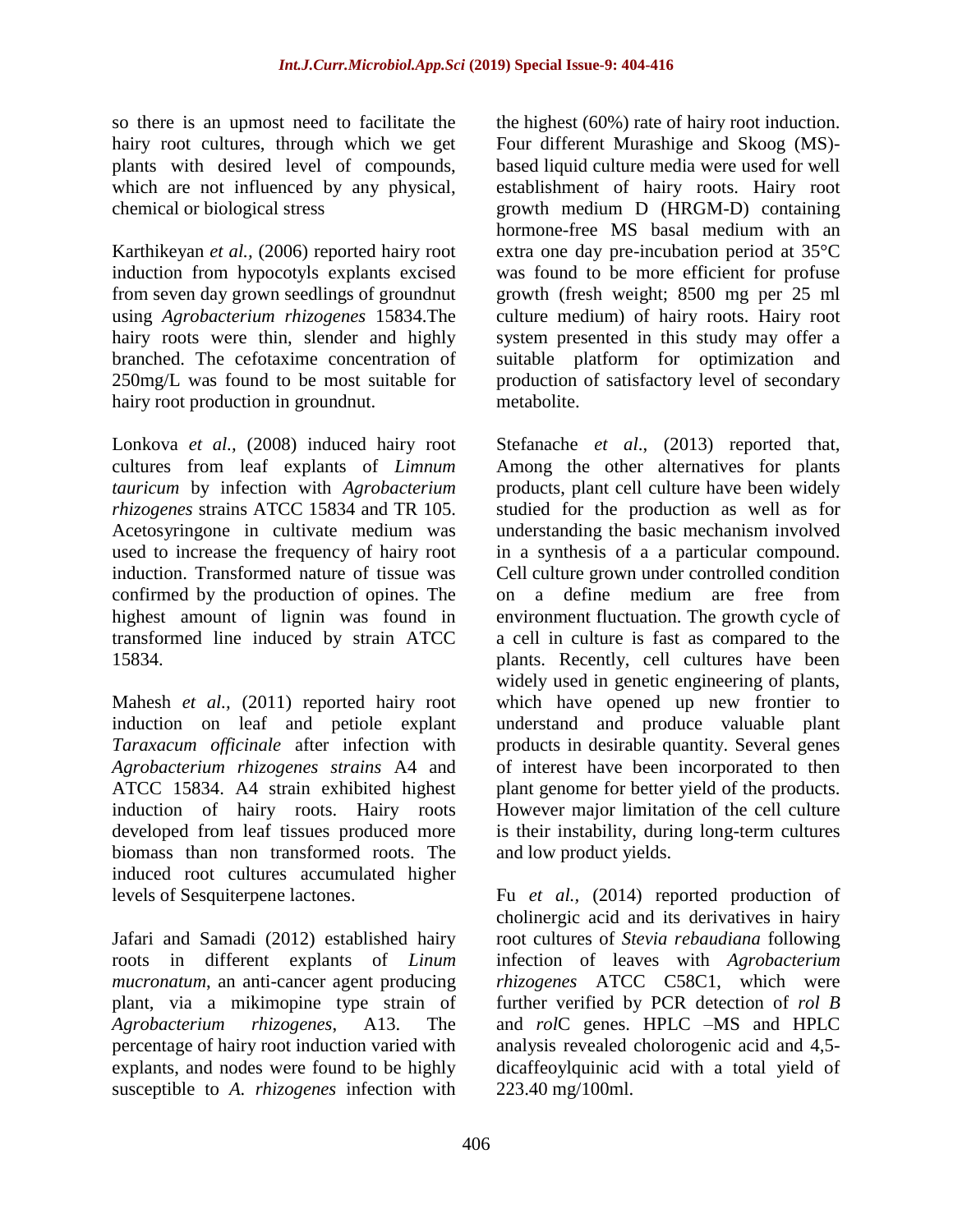Vyas *et al.,* (2014) studied the development of a rapid and efficient *Agrobacterium rhizogenes* mediated transformation system for *Ocimum tenuiflorum* L., a traditional Indian medicinal plant that occurs in red and green forma. The plant is a repertoire of several pharmaceutically and nutraceutically important metabolites. Three different types of explants i.e. leaves, hypocotyls and excised shoots, obtained from shoot cultures of *in vitro* germinated red and green forma plants were transformed using *Agrobacterium rhizogenes* strain ATCC 15834.

# **Establishment of aseptic culture**

Many scientists have done the micro propagation of *ocimum tenuiflorum* successfully, to establish the aseptic culture using MS medium supplemented with different harmones.

Banu and Bari (2007) by using nodal segment for *in vitro* production in MS medium added with 0.30 mg/l kinetin and 0.1% HgCl<sub>2</sub> (w/v) as surface sterilant, got the best result for shoot initiation.

Shilpa *et al.,* (2009) outlined a procedure for plant regeneration and antimicrobial screening of this medicinal herb, *Ocimum tenuiflorum,* through *in vitro* culture of nodal segments with auxillary buds. MS medium supplemented with 2.0 mg/l BAP and 1.13 mg/l IAA was found to be most effective for inducing bud breaking and growth, and in initiating multiple shoot proliferation at rate of 39 micro shoots per nodal explants after 30 days of culture by repeating sub culturing, a high- frequency multiplication rate was established for production of elite lines of *Ocimum tenuiflorum*. MS medium supplemented with 2.0 mg/l IBA was found to be best for rooting. *In vitro* and *in vivo* grown leaf extract in different solvent system were screened for potential antimicrobial

activity against medicinally important bacterial and fungal strain by agar well diffusion method.

Saha *et al.*, (2010) observed that shootlets were regenerated from nodal explants of *Opium sanctum* through axillary shoot proliferation. The induction of multiple shoots from nodal segments was found to be highest in MS medium supplemented with 1.5mg/ lt IBA +  $0.5$ mg/l KN. For rooting, different concentration of IBA, NAA and IAA were used and highest rooting percentage (97.66%) was recorded on MS medium with 0.1mg/lt IAA. The rooted plantlets were hardened and successfully established in soil.

## **Hairy root induction by** *Agrobacterium rhizogenes*

*Agrobacterium rhizogenes* is a gram negative soil bacterium that induces hairy root disease in plants characterized by root proliferation at the site of infection (Meyer et al., 2000).

Chilton *et al*., (1982) reported that neoplastic hairy root induction by *Agrobacterium rhizogenes* involves the transfer of Ri plasmid DNA to the plant genome of *Nicotiana glauca*.

Spano *et al*., in 1982 reported the region of virulence plasmid of agropine type *Agrobacterium rhizogenes*1855 (pRI-1855) which was transferred to cells of *Daucuscarota* upon infection. T- DNA has been identified by means of Southern blot hybridization with the T-DNA of the mannopine type *A. rhizogenes* 8196.

Constantino *et al.,* (1984) reported that the T-DNA of *Agrobacterium rhizogenes* is transmitted through meiosis to the progeny of hairy root plants by regenerating plants from tobacco hairy root callus cultures. All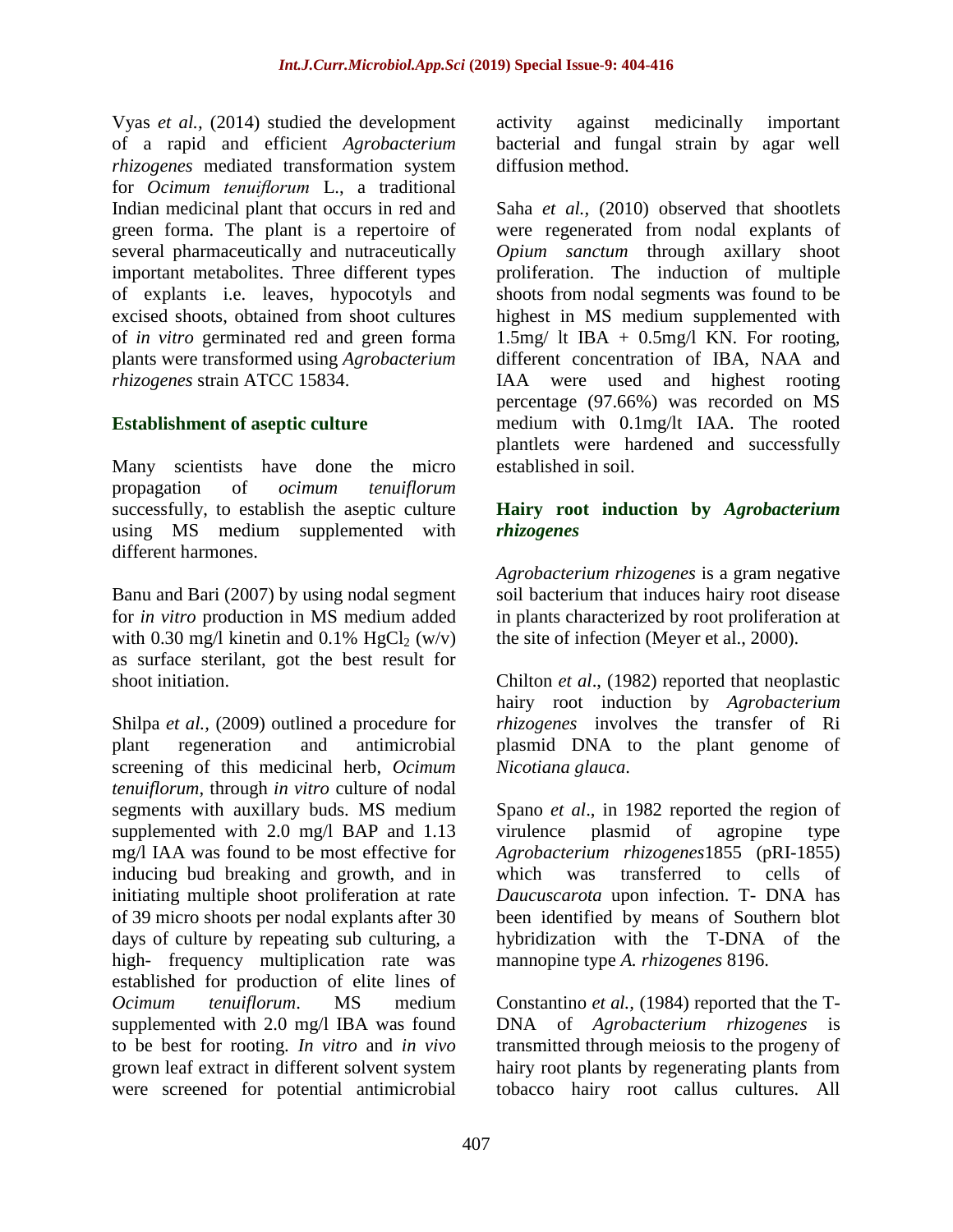progeny plants of F1 generation contained the same full length T-DNA as the parents.

Schmulling and Schell in 1989 found that combined expression of the *rol* A, B and C loci of *Agrobacterium rhizogenes* establishes hairy root syndrome. However, when expressed separately, they provoked distinct developmental abnormalities characteristic for each *rol* gene. These results indicated that the different *rol* genes have different targets or qualitatively different effect on the same target.

Brevert *et al*., (1990) reported that auxin regulates the promoter of the root inducing *rol B* gene of *Agrobacterium rhizogenes* 1855 by using the beta glucuronidase (GUS) reporter system in transgenic tobacco plants. A 20-100 fold increase of GUS activity was reported by auxin in *rol B* GUS transformed mesophyll protoplasts. The spatial pattern of *rol B* –GUS expression could be strongly modified by the addition of exogenous auxin.

Uchida (1993) reported an efficient method of genetic transformation of *Hyoscyamus niger* by infecting sterile seedlings with *Agrobacterium rhizogenes* strain 15834. After subculturing the explants on hormone free ½ MS agar medium supplemented with antibiotics (Carbeniciiln and Vancomycin) to remove the bacteria, axenic hairy roots were maintained on B5 agar medium without antibiotics. Shunan *et al*., in 1997 reported hairy root production in *Gingko biloba* (L) and concluded that hairy roots exhibit rapid growth, hereditary stability and high secondary metabolite synthesis. Three different strains R1000, 15834 and A4 were used for genetic transformation of leaves, buds and stems of *Gingko biloba* (L). The explants were immersed in bacterial suspension and then cultured on ½ MS agar medium containing 0.5 gm/l ampicillin culture was kept at  $26 \pm 1$  °C. Hairy roots

were observed in each type of explants chosen for the experiment.

Tashkin *et al*., in 1999 reported *Agrobacterium rhizogenes* mediated genetic transformation in *Rubia tincotrum* (L). Cotyledons were used as explants, inoculated with *Agrobacterium rhizogenes* strains of 15834, 2628, R1000 and 9365. These strains were grown on NB (Nutrient Broth) medium at 28°C for 2 days. The inoculated cotyledons were co-cultivated with *A. rhizogenes* strains for 2 days at 25°C with a 16 hour photoperiod. After cocultivation, explants were transferred to semi-solid MS basal medium solidified with 0.8% agar, and contained 3% sucrose, 0.4 g/l Augmentin to kill the bacteria at pH 5.7 at a density of 10 explants per plate and cultured at 25°C. Forty days after co-cultivation, hairy roots were weighed out and transferred to 50 ml of MS liquid medium pH 5.7 containing 3% sucrose, and shaked in an orbital shaker at 120 revolutions/min at 25°C in the dark. The roots were then sub-cultured onto the same medium every 4 weeks. After 4 months in liquid culture, hairy roots from each explant were weighed out and the mean weight for each treatment was calculated. Hairy roots were initiated on the cut surface of the cotyledon explants from four populations, 10- 12 days after co-cultivation with strain 15834. Hairy root formation occurred at the highest frequency of 75%. The strain R1000 induced hairy roots at a frequency of 50%. The untreated control cotyledon explants failed to elicit any hairy root response or substantial callus. It was found that strains 15834, R1000 and 9365 induced hairy roots on the explants whereas strain 2628 was ineffective to induce hairy roots.

Pawar and Maheswari in 2004 reported hairy root induction in *Withnia somnifera* and *Solanum surratanse* following infection with *Agrobacterium rhizogenes* MTCC 532 and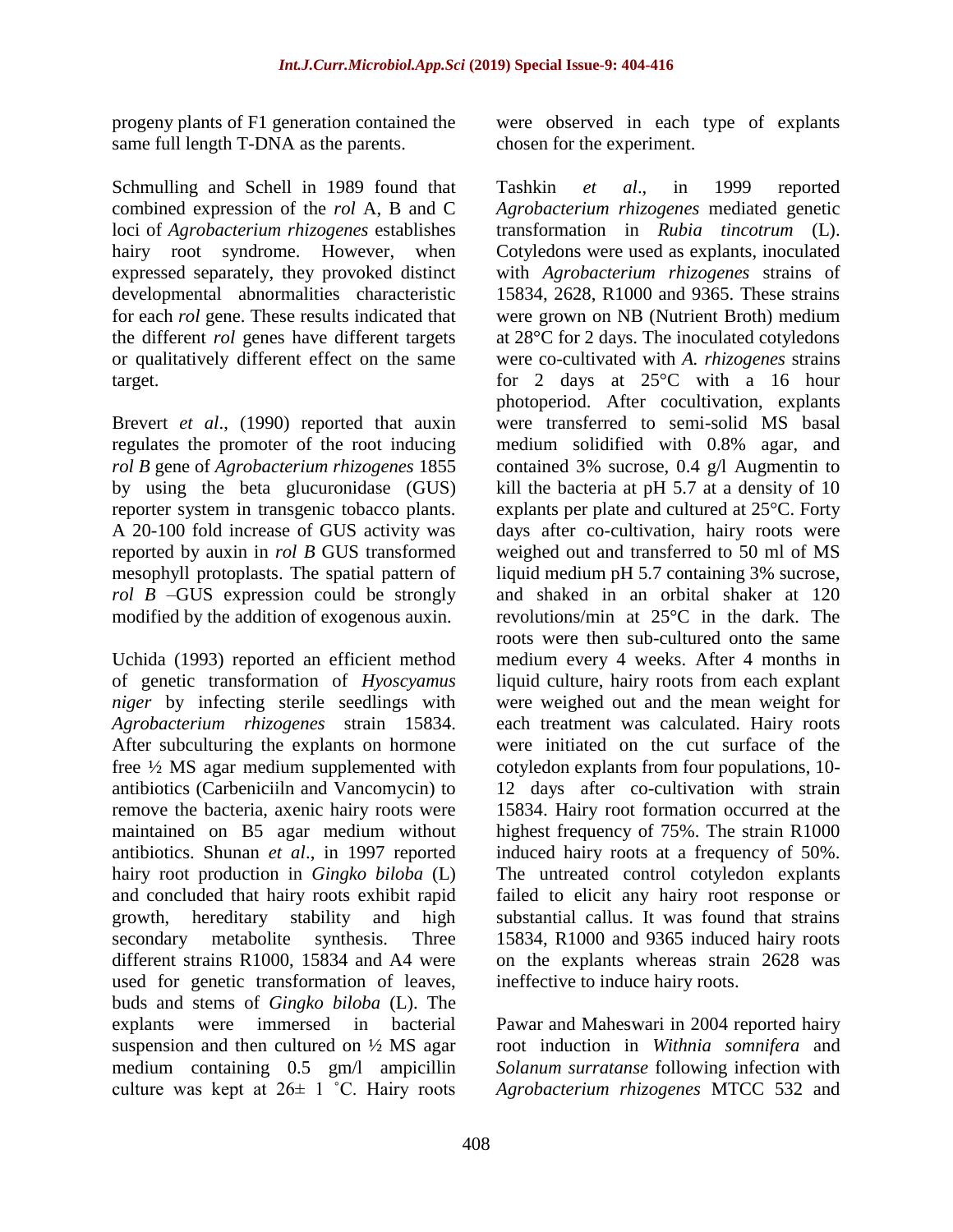MTCC 2364.They tested various media like LB, YEN, NB, YEP, Tryptone broth and tricalcium phosphate broth to check optimal growth medium for the two strains. YEP medium was found to be most suitable medium for growth and maintenance of both the strains.48 hour old bacterial culture was found most suitable for infection. Culture was centrifuged at 3000 rpm for 5 minutes and resuspended in 5 ml MS basal liquid medium. All the explants were dipped in co cultivation medium and incubated at 37 ˚C for 2 days. After 2 days explants were washed with liquid MS medium supplemented with 1% mannitol and 250 mg/l cefotaxime. Washed explants were inoculated on MS medium containing 250mg/l cefotaxime. Cultures were kept at 25± 1˚C Induced Hairy roots from leaves, hypocotyls, midribs and stems were established on hormone free MS basal medium. The growth rate of transformed roots was found to be 10 folds higher than the control.

Bhargava *et al*., (2005) reported hairy root production in *Gmeliana arborea* Roxb., an important medicinal plant. It is valued for its medicinal properties. Wild type *Agrobacterium rhizogenes* ATCC 15834 (harboringpRi 15834) was used for hairy root induction. Different seedling explants like root, stem, leaf, hypocotyl, cotyledons, cotyledonary nodal segments and embryo axis were isolated from *in vitro* grown seedlings. The explants were co-cultivated with bacterial suspension for 30 min. Hairy roots, which arose mainly from the cut surfaces of the explants, were separated, when they attained a length of 4-5 cm. All the cultures were maintained in complete darkness at  $25 \pm 2$ °C. Excised roots of *in vitro* germinated seedlings were cultured similarly and served as controls. Six different hairy root lines were established. These lines were maintained by subculture of 3-4 cm long pieces on B5 solid medium for four

weeks. The hairy root cultures were also maintained in B5 liquid medium on a rotary shaker (80 rpm) in complete darkness. Genomic DNA was extracted using CTAB method from each of the hairy root lines as well as from control non transformed roots. PCR primers specific for the amplification of the 780 base pairs fragment of the *rol* B gene were used. Cotyledons isolated after 5 days from in vitro grown seeds showed maximum (32%) root induction. The presence of *rol* B gene in the hairy root lines was detected by PCR analysis. All transformants showed the presence of diagnostic 780 bp*rol B* product amplification.

Bonhomme *et al*., (2005) reported *Agrobacterium rhizogenes* mediated genetic transformation in *Papaver somniferum* L. They used two strains of *Agrobacterium rhizogenes* (15834 and LBA 9402) to compare their ability to induce hairy roots on wounded hypocotyls of *Papavar somniferum* L. Five weeks after infection LBA 9402 strain showed transformation efficiency of 80% compared to 64% transformation efficiency of strain 15834 in hormone free MS liquid medium. The total alkaloid content was also found higher in transformed roots compared to untransformed roots.

Giri *et al*., (2005) reported influence of different strains of *Agrobacterium rhizogenes* on induction of hairy roots and artesmisnin production in *Artemesia annua*. A4, 15834, 9365, 9340 were evaluated for hairy root production in shoot tips of the plant. Hairy root line induced by strain 9365 was found to contain the highest amount of artesmisnin  $(0.23\%)$ .

Chang *et al*., in 2005 reported *Agrobacterium* mediated genetic transformation in *Gynostemma pentaphyllum* (Thunb). using ATCC 15834 strain. Leaf discs were used as explants. Bacterial strain was cultured and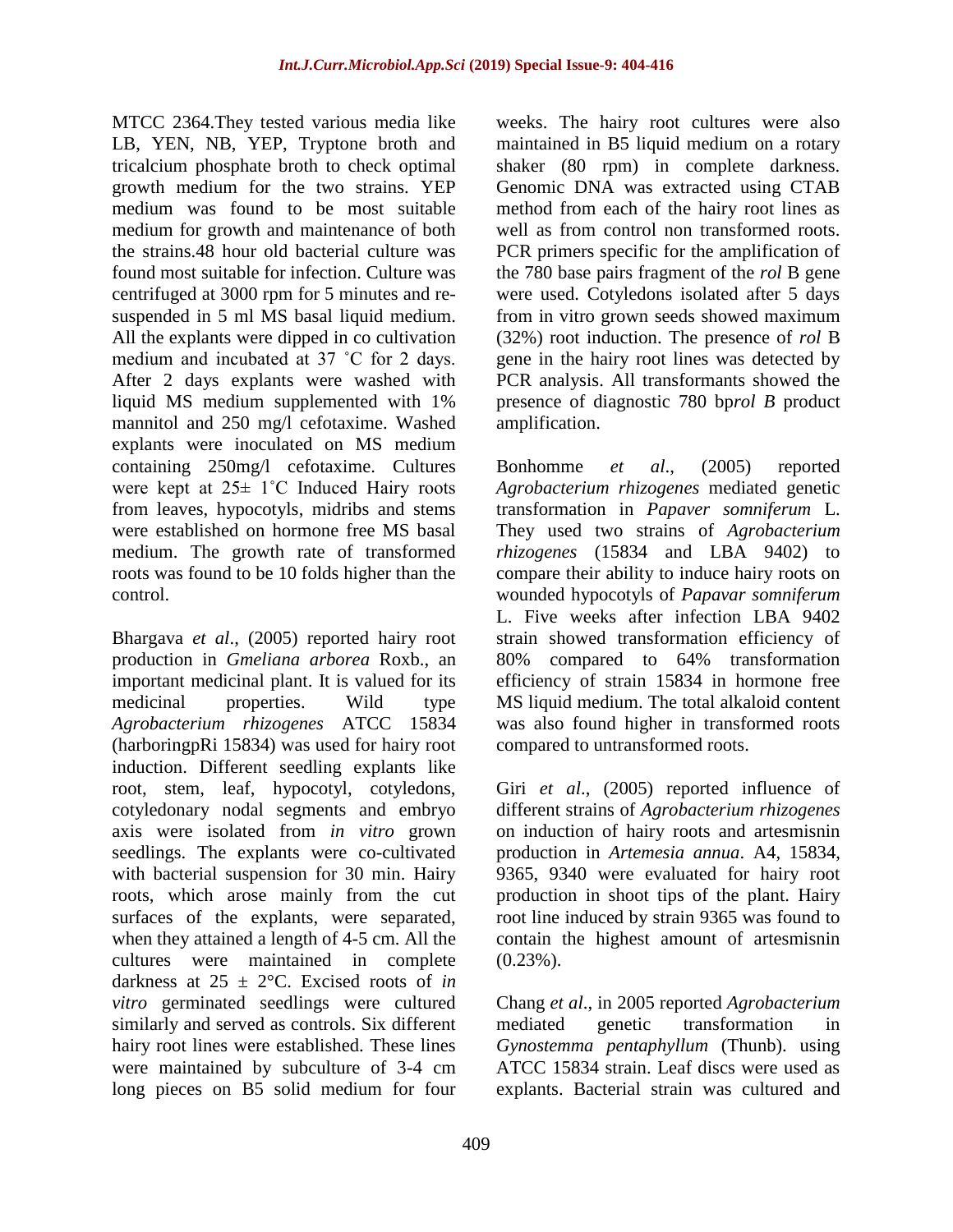maintained in YEB medium. The bacterial pellet after centrifugation was suspended in 40 ml hormone free MS liquid medium, supplemented with  $20\mu$ M acetosyringone. The inoculated leaves were transferred to MS solid medium and kept at 25˚C in dark. It was found that hairy root initiation begun 2 weeks post infection.

Izabela *et al*., (2006) reported *Agrobacterium rhizogenes* mediated transformation in *Salvia offcinalis* L. Shoots of *Salvia officinalis,* a medicinally important plant, were infected with *Agrobacterium rhizogenes* strains ATCC 15834 and A4 which led to the induction of hairy roots in 57% and 37% of the explants, respectively. Seven lines of hairy roots were established in WP liquid medium under light and dark conditions. The transformed nature of the root lines was confirmed by polymerase chain reaction using *rol B* and *rol*C specific primers. Transformed root cultures of *Salvia officinalis* showed variations in biomass and rosmarinic acid production depending on the bacterial strain used for transformation and the root line analyzed. Both parameters (growth and rosmarinic acid content) of ATCC 15834 induced lines were significantly higher than the A4-induced lines. The maximum accumulation of rosmarinic acid (about 45 mg of dry weight) was achieved by hairy root line 1 (HR-1) at the end of the culture period (50 days). The level was significantly higher than that found in untransformed root culture (19 mg of dry weight).

Karthikeyan *et al.,* (2006) reported hairy root induction from hypocotyls explants excised from seven day grown seedlings of groundnut using *Agrobacterium rhizogenes* 15834.The bacterial culture was established and maintained in YEB medium at 27± 2 ˚C. The hairy roots were thin, slender and highly branched. The cefotaxime concentration of 250 mg/l was found to be most suitable for

removal of excess of bacteria from culture and hairy root production in groundnut.

Satdive *et al.,* in 2006 had reported hairy root induction in *Azadirachta indica* (Juss rapid *Agrobacterium rhizogenes* strain LBA 9402 was grown on YMB (Yeast Mannitol Broth) medium with 50 mg/l rifampicin at 28˚C for 48 hours. Three week old germinated seedlings were infected by puncturing with a sterile needle and smearing the bacteria on the wounded surface. Co- cultivation was carried out for 48 hours followed by inoculating the explants on MS hormone free medium supplemented with 3% sucrose, cefotaxime 500mg/l and solidified with agar 0.8% agar (w/v). After 3 weeks, 55-60% of seedlings showed initiation hairy roots from the wounded surfaces.

Mehrotra *et al*., in 2008 used *Agrobacterium rhizogenes* strain K599 to infect leaf explants of *G.glabra.* The strain was cultured and maintained on semi solid YMB medium. All the infected as well as controlled explants were cultured on semi solid MS basal media. To eliminate excess of bacterial growth, explants were transferred to hormone free fresh medium supplemented with 1mg/ml concentration of antibiotics, sporidex and ampicillin respectively. Maximum transformation frequency of 47% was obtained in 3 weeks old explants after 25 days of incubation on MS basal solid medium. NB and B5 media composition showed 20% transformation frequency after 28 and 38 days respectively. It was also found that leaf explants of 2 and 5 weeks old culture were not responsive to bacterial infection in context of hairy root induction.

Lonkova *et al*; in 2009 induced hairy root cultures from leaf explants of *Lignum tauricum* by infection with *Agrobacterium rhizogenes* strains ATCC 15834 and TR 105. Acetosyringone in cultivation medium was used to increase the frequency of hairy root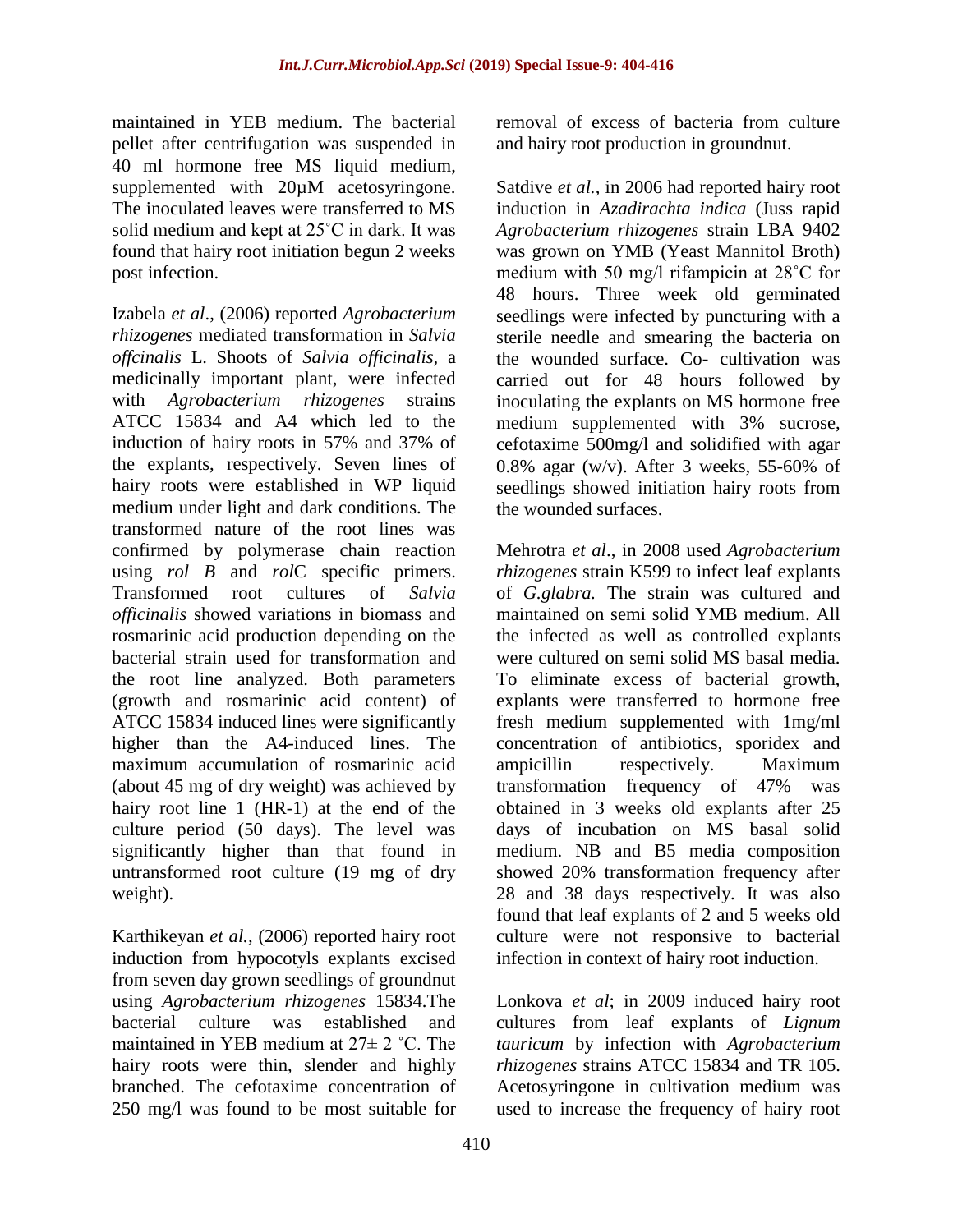induction. Transformed nature of tissue was confirmed by the production of opines. The highest amount of lignin was found in transformed line induced by strain ATCC 15834.

Karwasara and Dixit in 2009 reported transformation of *Abrusprecatorius* L. using 3 different strains of *Agrobacterium rhizogenes,* MTCC 532, MTCC 2364 and NCIM 5140. Co-cultivation with strain MTCC 532 for 2 days with 100µM/l acetosyringone at pH 6.5 provided the optimal conditions under which transformation frequency approached 84%.

Gangopadhyay *et al*., in 2010 reported hairy root induction in *Plumbago indica* by infecting leaves and stems of in vitro grown *Plumbago indica*, using three different strains of *Agrobacterium rhizogenes*, (ATCC 15834, A4 and LBA 9402). Bacterial strains were cultured and maintained on YEB medium at  $27 \pm 1$ °C for 48 hours. MS liquid medium was chosen as co cultivation medium. Explants were dipped in co-cultivation medium for 24 hours followed by 3 times washing with MS liquid supplemented with 250mg/l cefotaxime and distilled water. The explants were then inoculated in MS basal hormone free medium. The first appearance of hairy roots, transformation frequency and plumbagin accumulation was found to be maximum in hairy roots induced in leaf explants infected with *Agrobacterium rhizogenes* ATCC 15834 as compared with other two strains. Genetic transformation was confirmed by PCR analysis of *rol B* gene.

Jeong and Sivaensen in 2010 developed an efficient protocol for adventitious and hairy root cultures of *Plumbago zeylanica.* Adventitious roots were initiated from leaf and stem explants cultured on MS medium with different concentrations and combinations of auxins. The highest number

of roots was obtained when the explants were cultured on MS medium with 1.0 mg/l IBA and 0.5 mg/l NAA. Hairy root culture of *Plumbago zeylanica* was obtained by infecting leaf explants cultured *in vitro* with *Agrobacterium rhizogenes* MTCC 532. The highest frequency of explants transformation was about 93% when explants were cocultivated with the bacterium for 3 days. The developed culture exhibited fast growth and high lateral branching on growth regulator free MS medium containing 250 mg/l carbenicilin. The root cultures obtained were inoculated into B5, MS and SH media supplemented with different carbon sources with or without auxins and were placed on a rotary shaker 80 rpm for 35 days under dark or light conditions. Of the three media tested, MS medium sustained better root growth than others and sucrose proved to be the best carbon source. The biomass in hairy root culture was higher than in non transformed root culture.

Lee *et al.*, in 2011 tested five different *Agrobacterium rhizogenes* strains to investigate the ability for transformation and production of secondary metabolites in *Rubia akane Nakai*. The culture of five *Agrobacterium rhizogenes* strains (13333, 15834, R1000, R1200 and R1601) was initiated from glycerol stock and grown overnight at 28˚C with shaking (180 rpm) in liquid Luria-Bertani medium, to mid-log phase (OD 600 = 0.5). Leaves of *Rubia akane* were taken from plants grown *in vitro* and were cut at the ends into sections  $7 \text{ X } 7 \text{ mm}$ . Excised leaves were dipped into five *Agrobacterium rhizogenes* strains (13333, 15834, R1000, R1200 and R1601), cultured in liquid inoculation medium for 10 min, blotted dry on sterile filter paper, and incubated in the dark at 25˚C on agarsolidified MS medium. After 2 days of cocultivation, the explant tissues were transferred to a hormone-free medium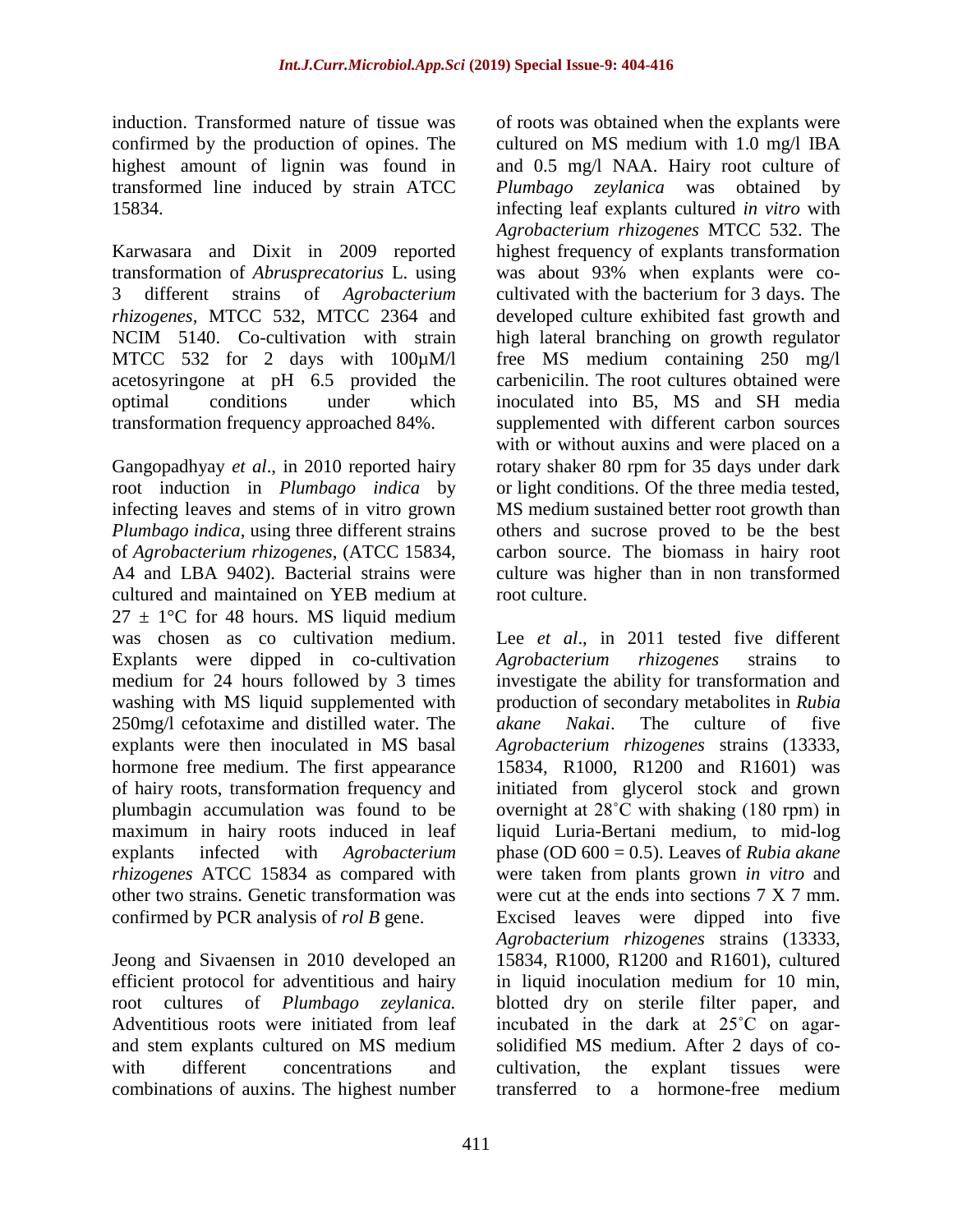containing MS salts and vitamins, 30 g/l sucrose, 500 mg/l cefotaxime, and 8 g/l agar. Numerous hairy roots were observed emerging from the wound sites of explants within 2 weeks. The hairy roots were separated from the explant tissue and subcultured in the dark at 25˚C on agarsolidified MS medium. After repeated transfer to fresh medium, rapidly growing hairy root cultures were obtained. Isolated roots (0.5 g D.W./l) were transferred to 30 ml of MS liquid medium, containing 30 g/l sucrose, in 100 ml flasks. Root cultures were maintained at 25˚C on a gyratory shaker (100 rev/min). All the strains of *A. rhizogenes* (13333, 15834, R1000, R1200 and R1601) used in this study were able to produce hairy roots. The strain R1601 performed the highest infection frequency (85.6 %) along with the highest number of hairy roots  $(5.3)$ per explant and root length (1.6 cm). The growth and anthraquinone (alizarin and purpurin) production in each hairy root of R. akane from infection by five different *A. rhizogenes* was investigated. Hairy roots were dried at -80˚C for at least 48 hr using freeze dryer. Dried samples were ground into a fine powder using a mortar and pestle. Samples (0.5 g) were extracted twice with 10 ml methanol at 50˚C in a water bath for 1 hour. After centrifugation, the supernatant was concentrated under reduced pressure and the residue dissolved in 1 ml methanol. The quantitative analysis of alizarin and purpurin produced in the hairy root cultures was done by Beckman Coulter DU 700 series UV/Vis spectrophotometers. The absorbance of alizarin and purpurin were detected at 572 and 516 nm, respectively. The highest growth (11.1g dry wt/l) and production of alizarin  $(4.3 \text{ mg/g} \text{D.W.})$  and purpurin  $(4.9 \text{ mg/g})$ D.W.) was found in R1601.

Zhang *et al*., in 2010 reported hairy root induction in leaves of *Gentian amacrophylla* using *Agrobacterium rhizogenes* strain

R1000. Explants were incubated in MS liquid medium containing *Agrobacterium rhizogenes* R1000 for 2 hours with consistent shaking between 100- 110 rpm. After the co culture period, explants were washed 2-3 times with autoclaved distilled water and inoculated on hormone free MS agar medium supplemented with 500mg/l cefotaxime. After 10 days of culture explants were transferred to MS basal hormone free medium (0.8% w/v agar) and kept at 24  $^{\circ}$ C with 16 hour photoperiod. Transformation frequency of 18.3% was achieved.

Mahesh and Jayachandran in 2011 reported *Agrobacterium* mediated transformation in *Taraxacum officinale* using leaves and petioles as explants. *Agrobacterium rhizogenes* strains A4 and ATCC 15834 were used for infection. The highest frequency of hairy root induction was observed in leaf explants after infection with A4 strain. It was also found that transformed root cultures accumulated higher levels terpenoids than non transformed and wild plant roots.

Rizkita and Kusuma in 2011 reported that *in vitro* production of gossypol was enhanced by hairy root culture. Experiment was conducted to evaluate the effect of temperature and humidity on growth and gossypol production of *Gossypiumhirsutum* hairy root cultures. Hairy root cultures were established by infecting cotyledons with *Agrobacterium rhizogenes*, strain ATCC 15834. The sterile explants (4 days old cotyledons) were inoculated with suspension of *Agrobacterium rhizogenes*, strain ATCC 15834 (OD  $600 = 0.56$ ), and grown on the solid LS medium for 3-4 days at different incubation condition, i.e. the conditioned box (stable 28-29°C, Relative humidity 54-61%), the room condition (2730°C, Relative humidity 37-60%, highly fluctuated), and the incubator (24°C,Relative humidity 48-78%). Explants were cultured at different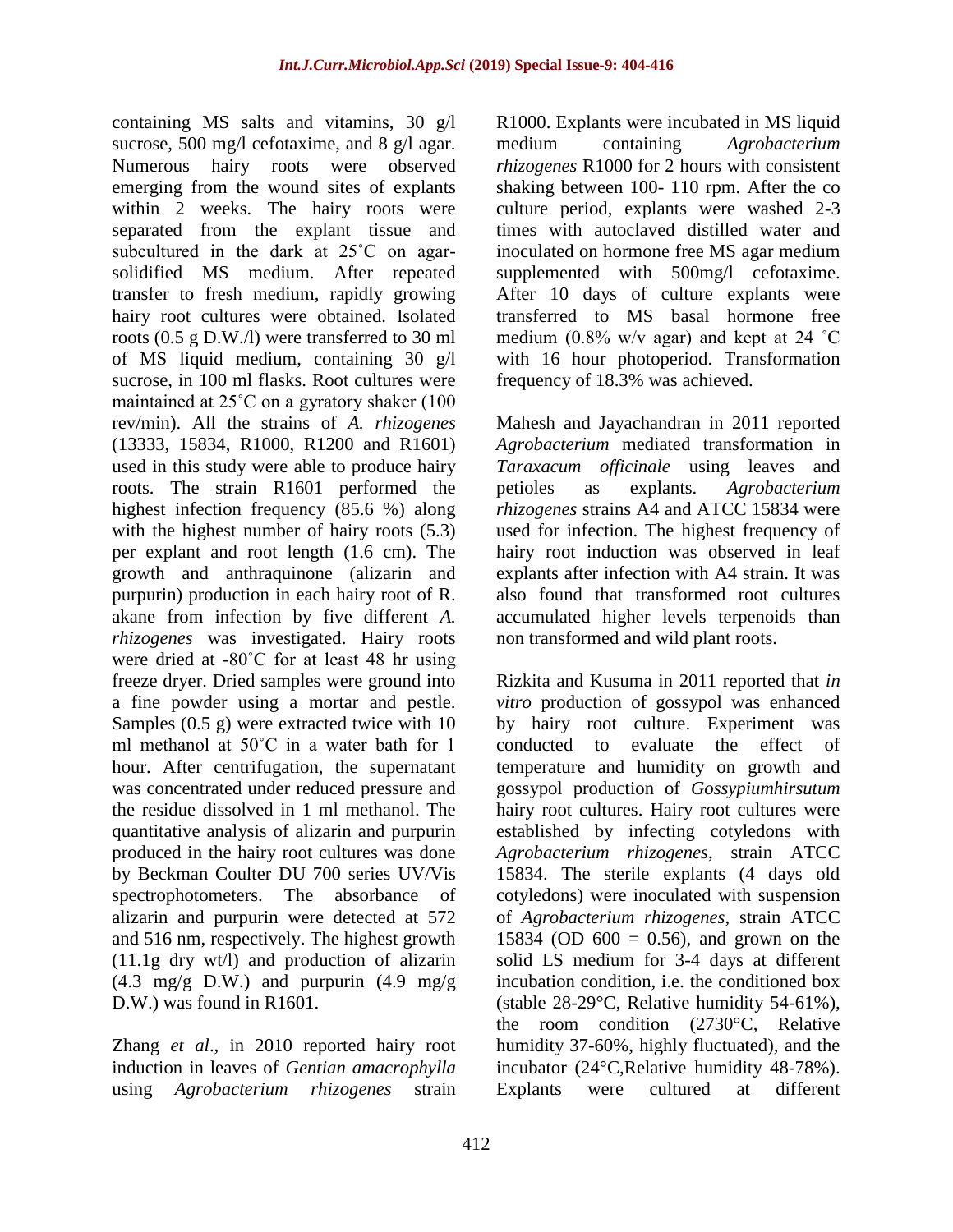temperature and humidity. Hairy roots emerged at day 7. The root size was small with few lateral branching, slow growth rate. Gossypol production pattern from both cultures was similar, and the gossypol was released into the medium. In the medium, the highest gossypol content was achieved at day 16 for both cultures. Gossypol samples for analysis were obtained by extracting 1 g dry weight of root tissue and 10 ml of culture medium. Quantitative and qualitative analysis was conducted with HPLC. The result showed that environmental condition affected both, growth and gossypol production in hairy root culture of *Gossypium hirsutum.*

Bhansali *et al.,* in 2013 reported genetic transformation in *Ecliptaalba (L.) Hassk* by *Agrobacterium rhizogenes* MTCC 532 strain. Explants from healthy growing roots were inoculated with *Agrobacterium rhizogenes* strain MTCC 532. Inoculation of the bacteria in yeast extract broth (YEB) culture medium was used to obtain suspension and this suspension was left standing at 250 rpm for 16 hr at 25˚C in an orbital shaker under constant stirring.. The explants were cocultivated in 25 ml liquid MS media containing bacterial at 200 rpm in a shaker under dark. The root explants were then blotted on sterile tissue paper after incubation period of 3 hr and were placed on the growing medium containing cefotaxime (250 mg/l).Half of inoculated explants were incubated in light (16 hr light/8 hr dark) and the other half in dark at  $24 \pm 2^{\circ}$ C. *Invitro* grown roots without *A.rhizogenes* treatment were also planted under each condition. The hairy roots of *E. alba* obtained were white, slender, highly branched with several lateral branches. Hairy root cultures were identified both by morphological as well as genetic markers. The important morphological markers included rapid growth, lateral branching and plagiotropism (negatively geotropic). The genetic marker included *rol*

B. Bacterial gene transfer was confirmed using this marker. The *rol B* gene was detected from the DNA of hairy roots using PCR analysis. A minimum of 780 base pair fragment could be detected in PCR amplification.

Pandey and Krishnaswamy in 2014 reported establishment of hairy root culture and production of secondary metabolites in Coleus (*Coleus forskohlii*). Production of hairy roots through transformation and in vitro culture was attempted in Coleus using MTCC 2364 strain of *Agrobacterium rhizogenes*. Nodal stem part and mature leaves were used as explants. The nodal stem part responded with huge amount of root production. The transformation frequency was up to 30% for nodes, the best cocultivation time was of 48 hours. After four weeks of culture, tips of hairy roots were cut down and inoculated on to the MS and B5 liquid and semi solid medium without any growth regulators and with cefotaxime 400 mg/L. The cultures were maintained at 25°C in dark and the roots in liquid medium were maintained on rotary shaker at 100 rpm. The cultured tips showed axillary growth within three weeks of culture and these actively grown root tips were again sub cultured at regular interval of three weeks. The concentration of cefotaxime was reduced in every subculture to 200 mg/L. The induced hairy roots were sub cultured on MS and B5 liquid medium for further proliferation. The proliferation of hairy roots was seen on B5 liquid medium. The confirmation of transformation of plant was done by polymerase chain reaction (PCR) with *rol* A gene primer. It showed 400 bp band. High performance liquid chromatography (HPLC) analysis revealed good amount of forskolin accumulation in hairy roots.

Vyas and Mukhopadhyay in 2014 reported that rapid and efficient *Agrobacterium*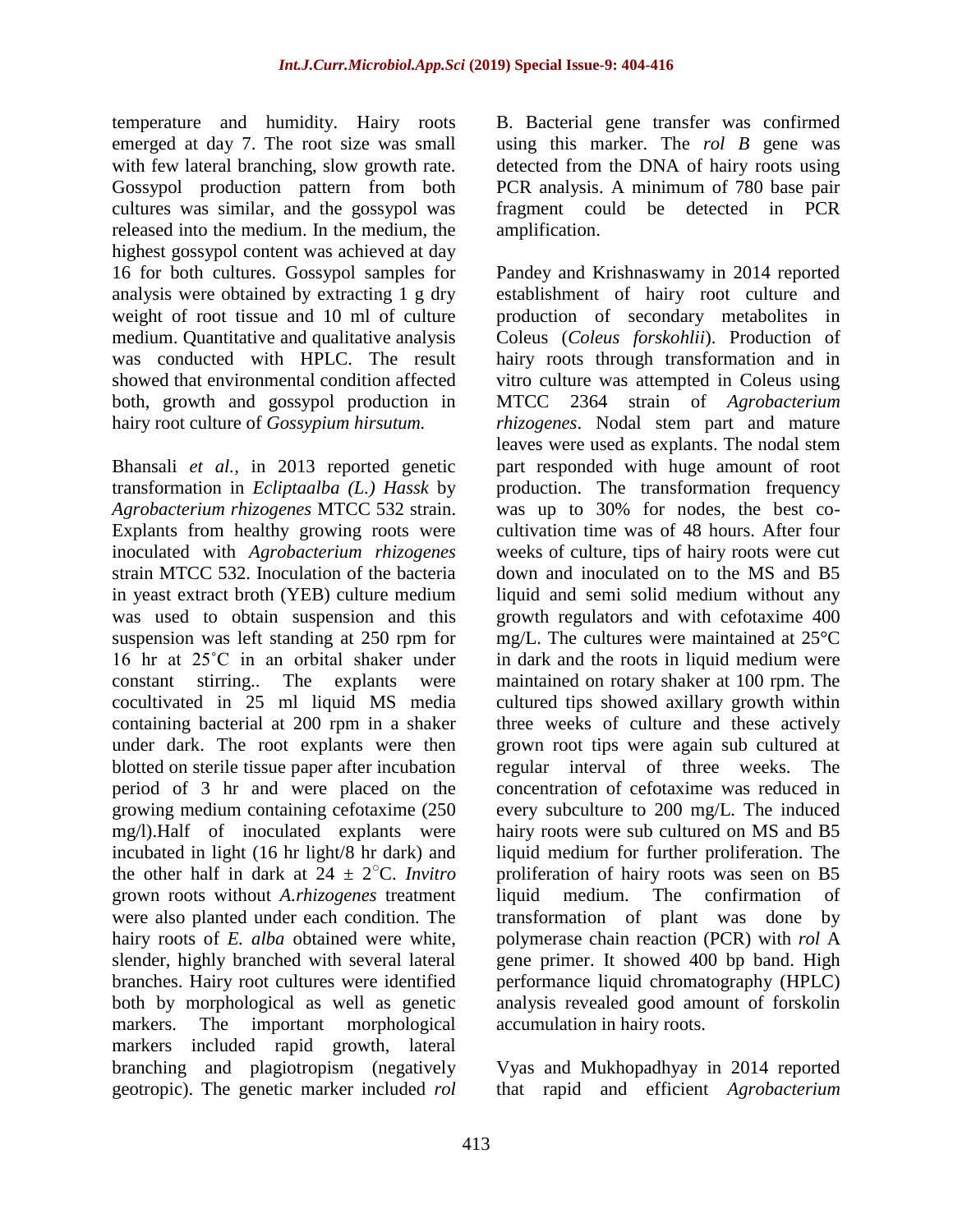*rhizogenes* mediated transformation system for *Ocimum tenuiflorum* L., a traditional Indian medicinal plant that occurs in red and green forma, was developed. The plant is a repertoire of several pharmaceutically and nutraceutically important metabolites. Three different types of explants i.e. leaves, hypocotyls and excised shoots, obtained from shoot cultures of *in vitro* germinated red and green forma plants were transformed using *Agrobacterium rhizogenes* strain ATCC 15834. The transformation efficiency was equal between similar explants of both forma. Transformation efficiency was best in leaves of 4 days while excised shoots and hypocotyls had 6 and 8 days respectively. Transformation frequency of green forma leaves was the highest (70.6%) among all explants. Excised shoots of green forma plants exhibited better transformation (58.3%) than the red forma excised shoots (42.59%). Red forma hypocotyl explants displayed marginally better (26.27%) transformation frequency than green hypocotyl explants (21.14%). Transformation with hairy root was confirmed by the presence of *rol*C gene through PCR amplification and Southern hybridization.

# **References**

- Banu, H.R., Nagarajan, N. (2013). GC-MS determination of bioactive components of *Wedelia chinensis*  (Osbeck). *Journal of Chemical and Pharmaceutical Research* 5(4): 279- 28.
- Bhansali, S., Kumar, A. (2014). Hairy Root Culture of *Eclipta Alba* (L.) Hassk *Journal Academica* Vol. 4(1): 216- 218.
- Bhargava, K., Krishnaswamy, N., Seshadri, T. (1972). Isolation of demethyl wedelolactone and its glucoside from *Eclipta alba*. *Indian Journal of Chemistry*. 8, 664-665
- Bonhomme, V.L.F., Mattar, D.L., Fliniaux, M.L.(2005). Hairy root induction of *Papaver somniferum* L., by *A*. *rhizogenes*. *Planta*, 218(5); 890-893
- Brevet, J., Maurel, C., Guern, J., Tempe, J. (1990). Auxin regulates the promoter of the root inducing *rol B* gene of *Agrobacterium rhizogenes* in transgenic tobacco. *Molecular Gene Genetics,* 223(1) 58-64.
- Chang, P.S., Kim, Y.D., Choi, K.M., Liu, J.R. (2005). Hairy root cultures of *Gynostemma pentaphyllum* (Thunb.) A promising approach for the production of of gypenosides as an alternative of ginseng saponins. *Biotechnology Letters*, 27; 1165-1169
- Chilton MD, Tepfer D, Petit A, David C, Casse Delbart FT. *Agrobacterium rhizogenes* insert T-DNA into the genome of the host plant root cells. *Nature.* 1982; 295:432-4
- Constantino, P., Spano, L., Pomponi, M., Ancora, G. (1984). The T-DNA of *Agrobacterium rhizogenes* is transmitted through meiosis to the progeny of hairy root plants. *Journal of Molecular Applied Genetics* 2;(5): 246-270
- Fu,C.X., Zhao, D.X., Zin, J.P., Ma, F.S.(2005). Transformation of *saussurea involucrate* by *Agrobacterium rhizogenes*: Hairy root production and syringing production. *Process Biochemistry.* 40; 3789-3794
- Gangopadhyay M., Bhattacharya S., Dewanjee S.(2010): Effect of different strains of *Agrobacterium rhizogenes* and nature of explants on *Plumbago indica* hairy root culture with special emphasis on root biomass and plumbagin production. Nat Prod Commun., 5; (12):191-196
- Giri, A., Narasu, M., 2000. Transgenic hairy roots: recent trends and applications. *Biotechnology Advances.* 18: 1–22.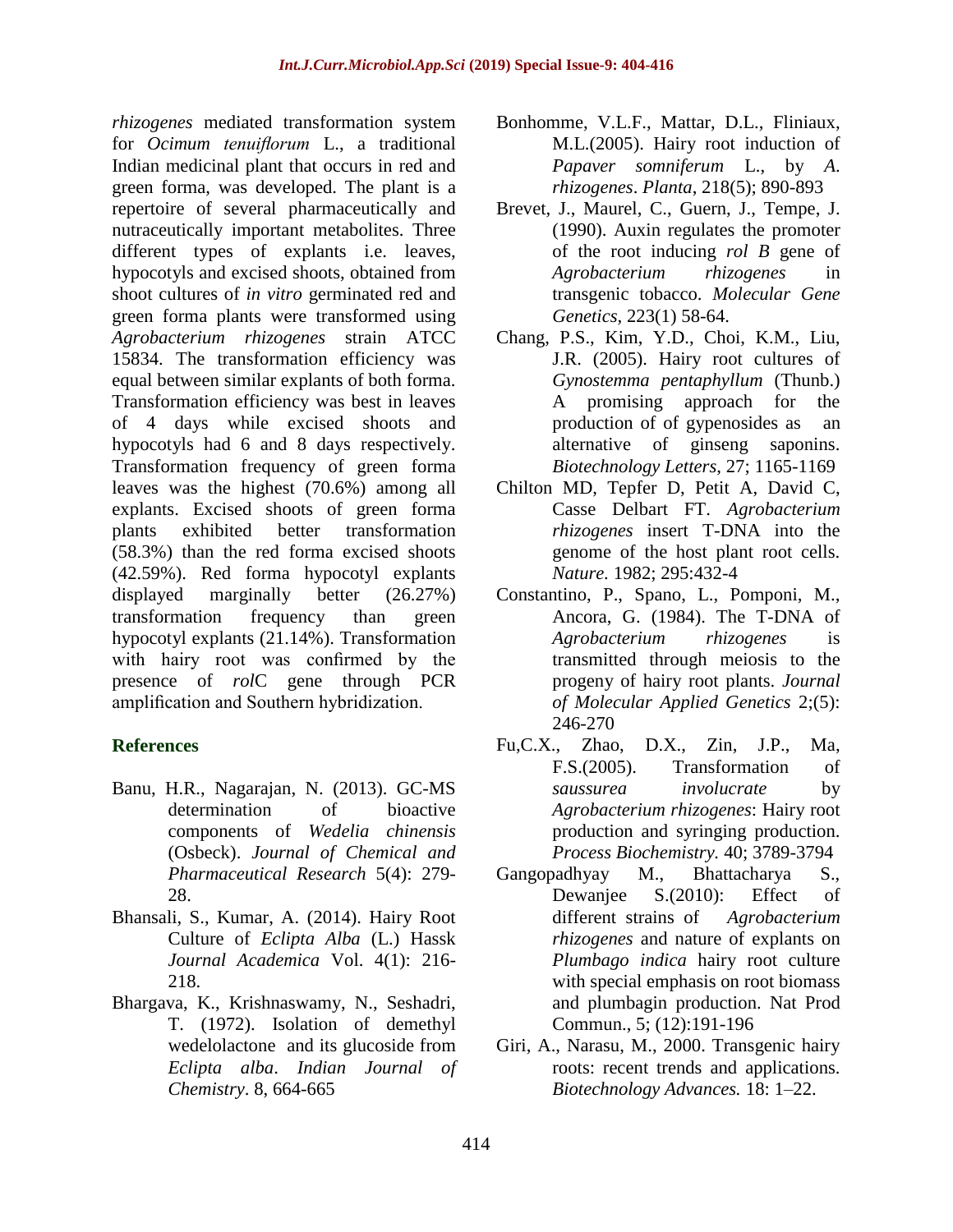- Izabela, G., Aleksandra, K.,´ Wysokin, H.´(2006). Establishment of *Salvia officinalis* L. hairy root cultures for the production of Rosmarinic Acid. *Naturforsch*. 61(14): 351-356
- Jeong, B. R., Sivaensen, I. (2010). Induction and establishment of adventitious and hairy root cultures of *Plumbago zeylanica* L. *African. Journal of Biotechnology*, 8; (20): 5294-5300
- Karthikeyan, A., Palanivel, S., Bhakya, M. (2007). Hairy root induction from hypocotyls segments of *Archais hypogea L*. *African Journal of Biotechnology*, 6; (15):1817-1820.
- Karwaswara, V.S., Dixit, V.K.(2009). *Agrobacterium rhizogenes* mediated hairy root production in *Abrus precatorius*, L. *Phcog Mag*; 5; 336- 342.
- Kelly K. History of medicine. New York: *Facts on file*; 2009. pp. 29–50
- Lai, P. K. and Roy, J. (2004). "Antimicrobial and chemopreventive properties of herbs and spices". *Curr. Med. Chem.* 11 (11): 1451–60. doi:10.2174/0929867043365107. PMID15180577.
- Lee, S.Y., Kim, S.Y., Song, W.S.(2011): Influence of different strains of *Agrobacterium rhizogenes* on hairy root induction and production of alizarin and purpurin in Rubia akane Nakai. *Romanian Biotechnological Letters* 15; (4): 221-225
- Lonkava, I., Fuss, E. Gordon, R.(2009). Influence of different strains of *Agrobacterium rhizogenes* on induction of hairy roots and lignin production in *Lignum tauricum*. *Phcog Mag*, 5: 14-8
- Mahesh, A., Jayachandran, R. (2011): *Agrobacterium rhizogenes* mediated hairy root induction in *Taraxacum officnale* and analysis of sesquiterpene lactones. *Plant*

*Biosystems*, 145; (3): 620-626. Medicinal Plants". Traffic.org.

- Mehrotra, S., Kukreja, A.K., Khanuja, S.P., Mishra, B.N.(2008). Genetic transformation studies and scale up of hairy root culture of *Glycyrrhiza glabra* in bioreactor. *Electronic journal of biotechnology*, 11; (2): 115-121
- Moyano, E, *et al.,* "Effect of *Agrobacterium rhizogenes* T-DNA on Alkaloid production in Solanaceace plants"*. Phytochemistry* 52.7(1999): 1287- 1292.
- Pandey, R., Krishnaswamy, V.(2014). Establishment of hairy root culture and production of secondary metabolites in Coleus (*Coleus forskohlii*). *Journal Of Medicinal Plant Research.* ISSN 1996-0875 Vol. 8 (1): PP 58-62
- Pawar, K., Maheswari, L.V.(2004). *Agrobacterium rhizogenes* mediated genetic transformation in two medicinally important members of Solanceae family*. Indian Journal of Biotechnology*, 3; 414-417.
- Rizkita R.E., Kusumadewi, B.A,. (2011): Effects of Environmental Condition (Temperature and Humidity) on Growth and Gossypol Production of *Gossypium hirsutum* L. Kanesia Hairy Root Culture. *International Conference on Chemical, Biological and Environment Sciences* (ICCEBS'2011) Bangkok Dec., 2011
- Satdive, K.R., Fulzele, P.D., Epaen, S. (2006). Production of biopesticide Azadirachtin by hairy root cultures of *Azadirachta indica* A. Juss. *BARC News letter*, 273
- Schmulling, T., Schell, J., Spena, A. (1989). Promoters of the *rol* A, B & C genes of *Agrobacterium rhizogenes* are differentially regulated in transgenic plants. *Plant Cell*, 1: 665-670.